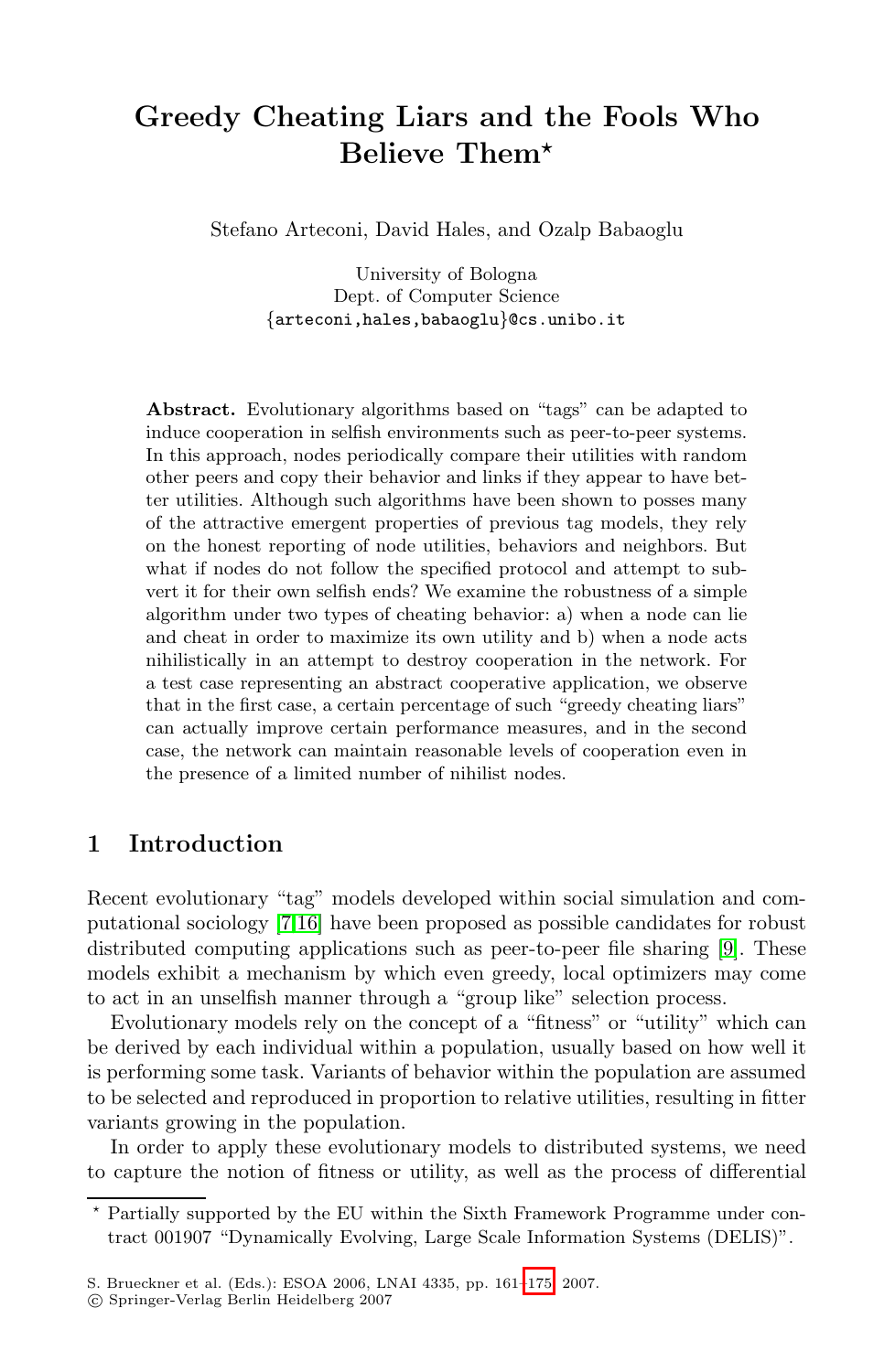spreading of behavioral variants. In previously proposed P2P applications, each node derived its utility from some measure of on-going performance. For example, in a file-sharing application, the number of successful downloads can be used [9]. Nodes then periodically compared their utility with another peer chosen randomly from the population. Of the pair, the node with the lower utility then copied the behavior and links of the "fitter" peer. This sort of "tournament selection" rule can be seen as "reproducing" fitter nodes and replacing the less fit ones. Alternatively it can be viewed as less fit nodes copying fitter nodes to improve their performance.

For this mechanism to work, however, nodes must behave correctly and report their local state to other nodes honestly. Yet, a node may deviate from its expected behavior or lie to other nodes about any one of the following: its utility, its behavior and its neighbor links (when the other node wishes to copy them). What happens if such "cheating liar" nodes are allowed to enter the network? What if they cheat for their own benefit or act maliciously to destroy cooperation that may exist among other nodes?

In this paper we make a distinction between different kinds of node behaviors. Nodes that follow a protocol specification but act selfishly to increase their own performance rather than cooperating to improve global system performance (e.g. leechers in a file-sharing system) are called selfish nodes. On the other hand nodes that do not follow the protocol specification we term *deviant*, while nodes which use their knowledge of the protocol to act against it and to achieve some local goal we call cheaters.

In an earlier work, we have shown that an evolutionary inspired protocol called SLACER can achieve and maintain small-world networks with chains of cooperating nodes linking all node pairs (so-called artificial social networks) in a robust manner [8]. In this paper, we study SLACER when it is subjected to four different types of deviant node behavior. In each case, deviant nodes use their knowledge of the SLACER protocol and the application task at hand (the canonical Prisoners' Dilemma game) in an attempt to exploit those that are faithfully following the protocol. The four variants of deviant behavior fall into two classes based on their goals: 1) Greedy Cheating Liars (GCL) try to maximize their own utility; 2) Nihilists (NIH) try to degrade the utility of the entire network, even at their own expense.

We find that the SLACER protocol is surprisingly robust, exhibiting graceful degradation of performance measures even when large proportions of nodes are Greedy Cheating Liars. Even more interestingly, we observe that under certain conditions, GCL nodes actually improve certain network performance parameters. In a way, we can view GCL nodes as performing a sort of "service" for which the honest nodes are "taxed". This observation suggests that P2P applications can perhaps be designed to accommodate certain deviant behaviors rather than trying to detect and isolate them.

Nihilist nodes, on the other hand, are more disruptive for the SLACER protocol and even relatively limited proportions of such nodes can degrade the performance of other nodes significantly.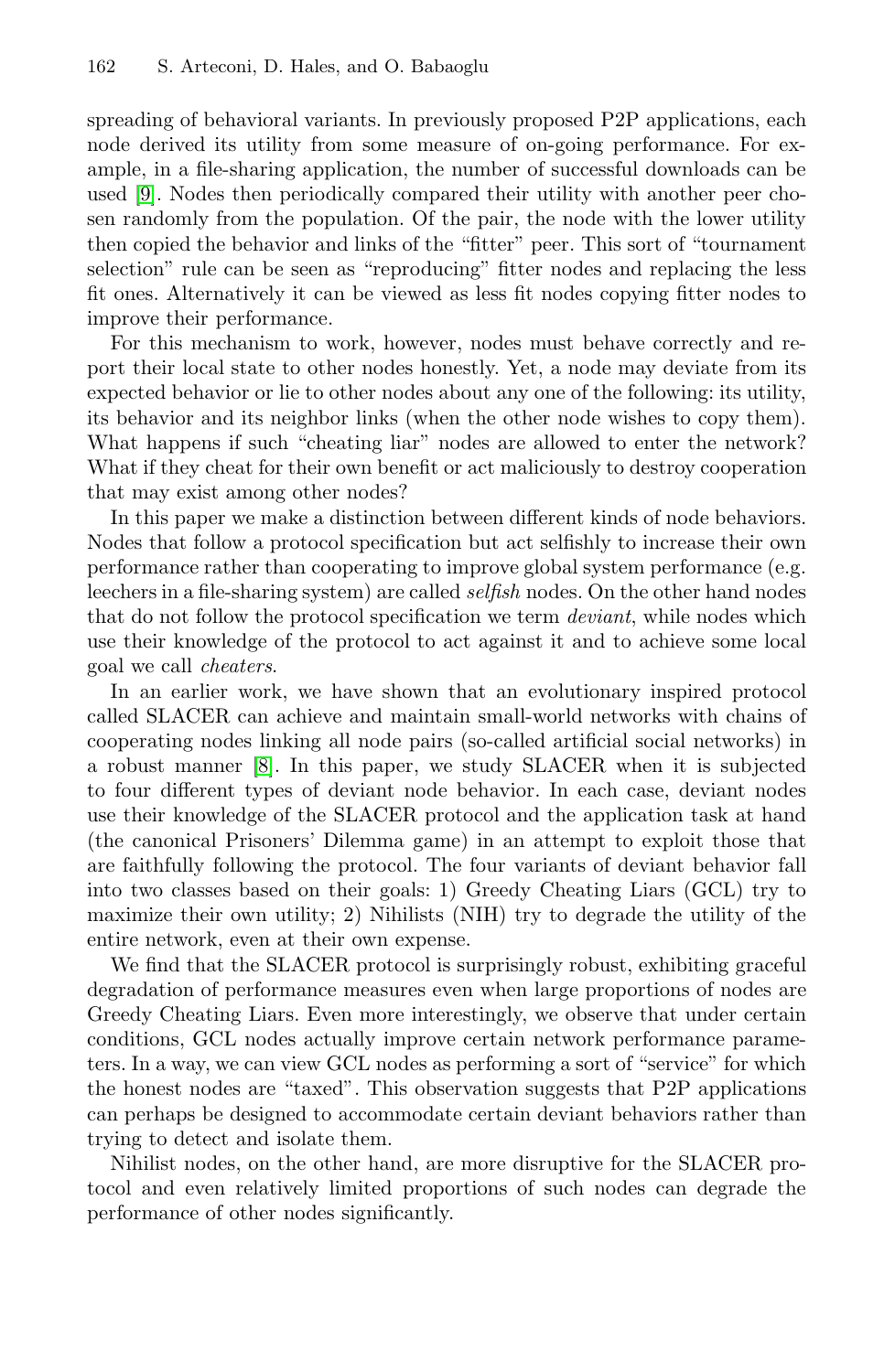The rest of the paper is organized as follows: in Section 2 we briefly discuss related work on deviant and selfish nodes. In Section 3 the SLACER protocol is described and its vulnerabilities are presented. In Section 4 experimental results for SLACER with honest nodes are analyzed. We introduce the four deviant behavior variants in Section 5 and in Section 6 present experimental results in their presence. Finally in Section 7 conclusions are drawn.

## **2 Related Work**

Given the decentralized nature of P2P systems and the consequent lack of central control, cooperation between nodes is fundamental. To achieve this goal, different incentives and trust mechanisms have been developed [11,14].

Classical approaches to detect deviant nodes and avoid system inconsistencies include data replication, quorum techniques [12] and distributed state machines (DSM) [4]. Although originally designed for client-server systems to solve problems such as data consistency between replicated servers, such methods have recently been used to address cooperation as well as reliability in closed P2P systems requiring some kind of central authority to manage node identities and capabilities to join the system [1]. On the other hand, open P2P networks, where nodes can freely join the system without any cost, can be extremely large and dynamic due to continuous joining and leaving of nodes and rewiring of their neighbor links. In such environments, the proposed techniques appear not to be feasible. Alternative solutions are given by fully decentralized, probabilistic punishment schemes as in [5], but again dynamicity remains a problem in that a deviant node can subvert such a system by frequently rewiring to different nodes.

A more sophisticated approach, able to deal with free-riding nodes as well as cheating and deviant ones, is described in [6]. Here a distributed shared history mechanism is used to calculate trust values for all nodes including strangers (new nodes). This method can limit the incentives for selfish and cheating behavior as well as deterring colluders (cheating nodes jointly operating to exploit other nodes in the network). This approach is limited, however, because no distinction is made between new nodes joining the system (strangers) because a single entry in the shared history is used to take all of them into account as if they were a single node. This means whitewashers - nodes that constantly adopt new identities to escape detection of their deviant behavior - can potentially make the system expensive to join, in the sense that strangers (even non-deviant ones) may be initially punished as if they were deviant nodes, hence they might be discouraged from joining the network.

Our approach called SLACER (see next section) is based on simple, local node interactions with no need for notions and mechanisms such as trust, incentives and shared histories.

Algorithms based on reciprocity (e.g., the well-known tit-for-tat strategy [3]) require that each node store the last interaction it had with each other node it encounters. The strategy works by punishing non cooperative behaviour in future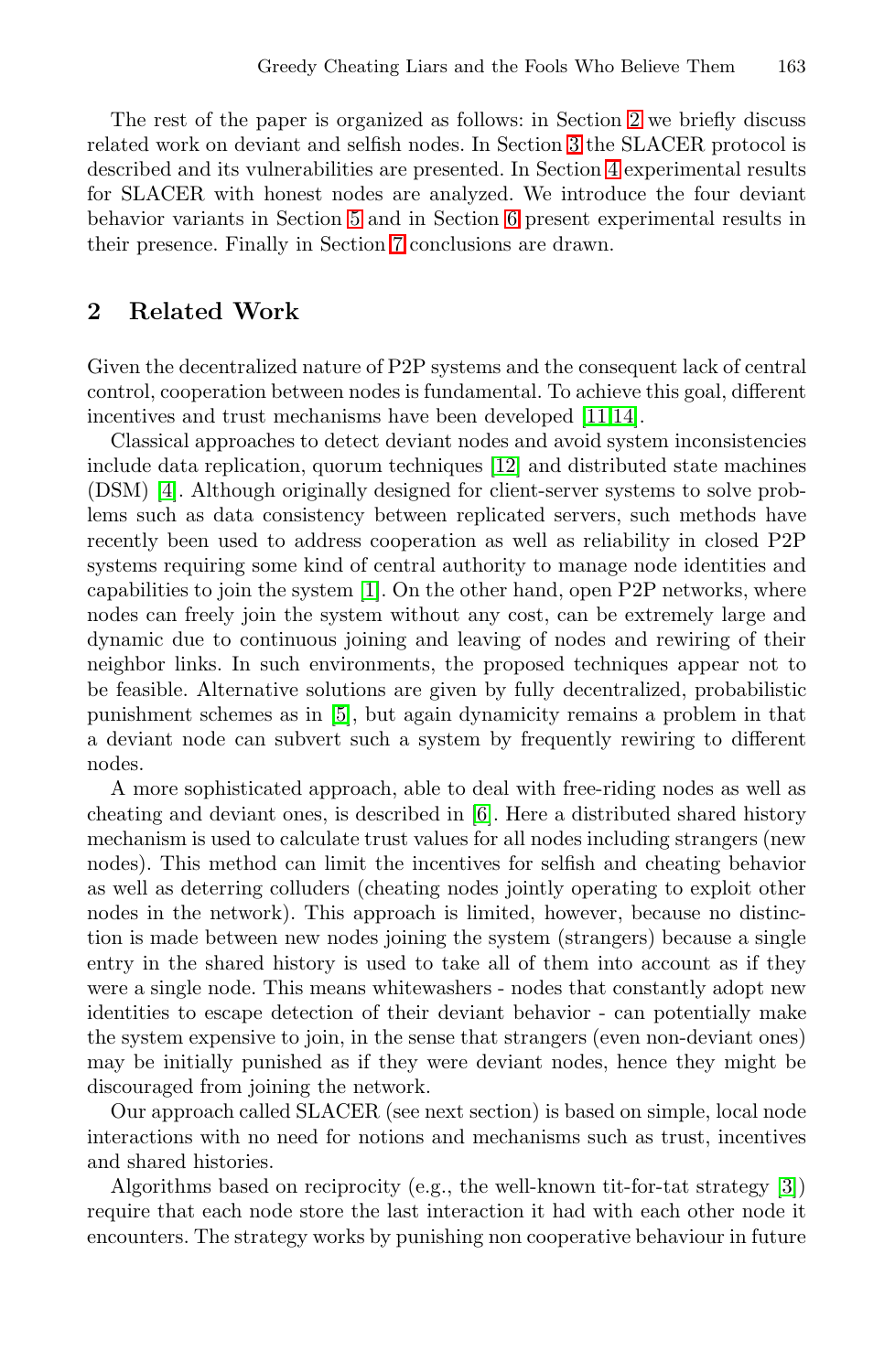interactions. This can be a problem in a large and dynamic system where nodes often interact with strangers they have never met before. In this case, tit-fortat dictates that strangers be treated with unconditional cooperation, and this allows selfish nodes to exploit tit-for-tat. Our solution draws on an evolutionary approach that does not require reciprocity [18,16]. The novel approach used in SLACER obviates the need for maintaining histories of past node behaviour or on-going interactions between the same nodes.

# **3 The SLACER Protocol**

SLACER (Selfish Link Adaptation for Cooperation Excluding Rewiring) is a decentralized, local protocol that builds small-world like artificial social (overlay) networks with high levels of cooperation between nodes [8].

Each node in SLACER has a strategy which is an application-defined behavior (for example, how willing the node shares files with others), a view which is a bounded-size list of immediate neighbors in the network and a utility which is again defined by the application and measures how well the node is performing. SLACER assumes that nodes are able to modify their local views and strategies, as well as copy them from other peers, in an effort to increase their utility. It requires a random peer sampling service selectPeer() to be used in reproduction and view mutation steps<sup>1</sup>. The basic steps of the SLACER protocol consist of each node periodically selecting a random peer, comparing the local utility with that of the random peer, and copying the peer's strategy and view if it has a higher utility.

By copying another node's view, a node performs a rewiring of its links to a new neighborhood and effectively "moves" to a new location in the network<sup>2</sup>. A node's life is divided into cycles. In addition to performing application-specific tasks, at each cycle every node tries to increase its performance by copying nodes with higher utility with a given probability  $\rho$ . This action, also called reproduction after the evolutionary inspiration, is illustrated in Figure 1.

```
j ← peerSelect() //pick a random node
if i.utility \leq j.utility then
 for each element e of i.view do
   remove e with probability \omegai.strategy ← j.strategy
  i.view ← i.view ∪ j.view ∪ j //add j and j.view
 i.utility \leftarrow 0 //reset local utility
```
**Fig. 1.** Slacer reproduction phase pseudocode

After the reproduction phase nodes "mutate". Mutation can affect both node strategy and view. With some (low) probability  $\mu$ , a node replaces its strategy with a different one. With some other (low) probability  $\nu$ , a node changes

In our implementation, we use the NEWSCAST protocol for peer sampling[10].

<sup>2</sup> If node view exceeds size-limit random elements are dropped.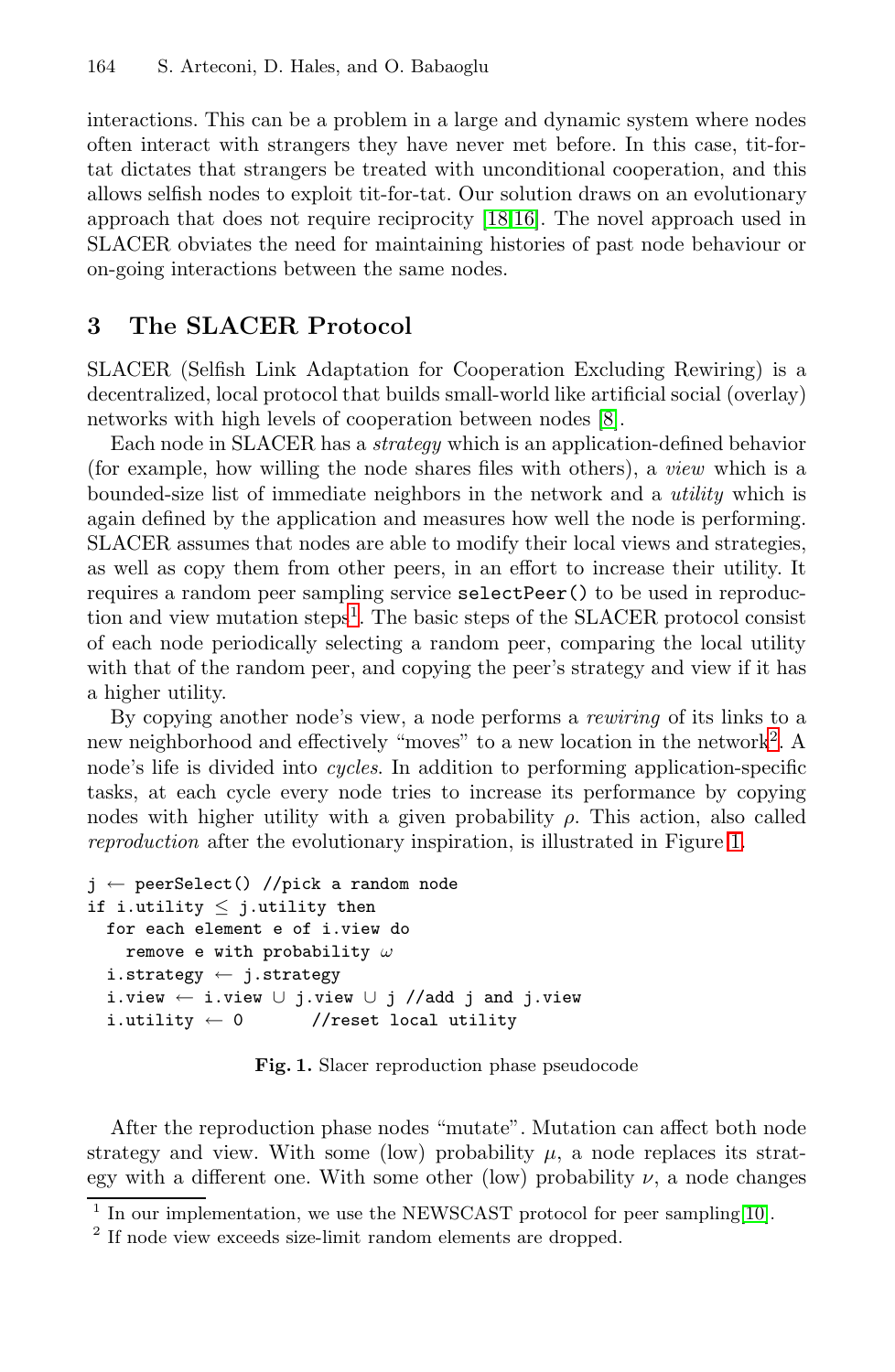its view by removing each link with probability  $\omega$  (the same value used in the reproduction phase) and then linking to a node selected randomly over the population.

SLACER can be seen as a middleware layer (see Figure 2) for building dynamic artificial social (overlay) networks that are conducive to cooperation. To use SLACER, an application must define an appropriate utility function capturing the effective local benefit derived from the behavior adopted by a node (for example, number of packets received in a routing scenario, downloaded files in a file sharing application, detected spam messages in a collaborative spam filter, etc.).



**Fig. 2.** SLACER middleware architecture

In this paper the Prisoners' Dilemma game is used as a benchmark application to test SLACER performance. This is an interesting and relevant application for our study since it captures the tension between "individual rationality" and "common good" that is typical of many P2P scenarios.

#### **3.1 Prisoners' Dilemma Test Application**

The single-round Prisoners' Dilemma (PD) game consists of two players selecting independently one out of two possible choices: to *cooperate*  $(C)$  or to *defect* (D), and receiving different payoffs according to the four possible outcomes as illustrated in Table 1.

| ₽.<br>к |  |
|---------|--|
|         |  |

**Table 1.** Prisoners' Dilemma payoff matrix

The game captures scenarios where collective interest contradicts the individual one. This game has been selected as a test application because it captures a wide range of possible application tasks where nodes need to establish cooperation and trust with their neighbors without any central authority or coordination. Some practical examples include file or resource sharing, routing messages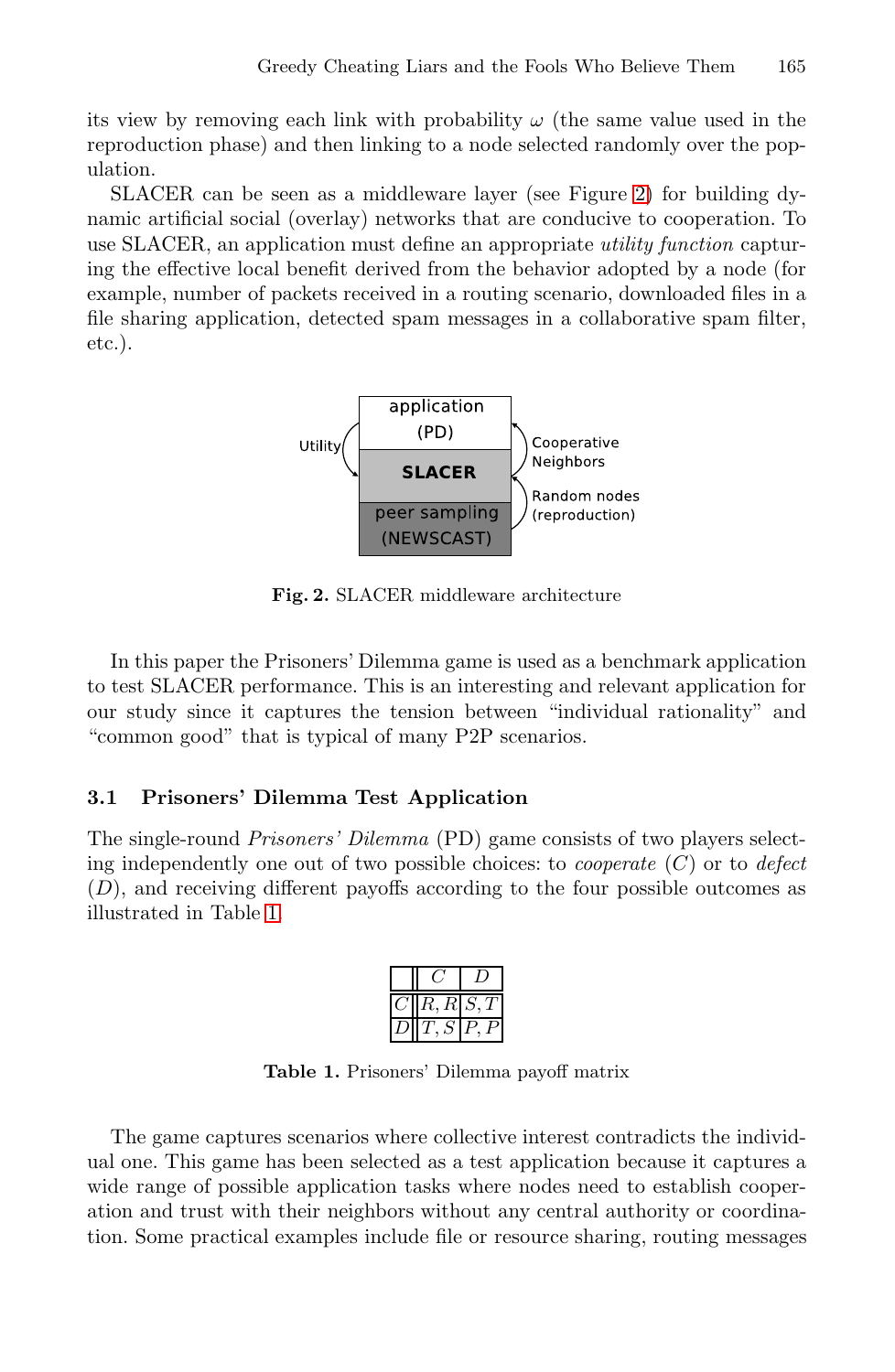to facilitate communication between senders and receivers, or warning friends about a virus program and supplying them with a locally available fix.

The dilemma originates from the following constraints among the payoff values under the assumption that players wish to maximize their own payoff:  $T>R>$  $P>S$  and  $2R>T + S$ . Hence although both players would prefer the highest payoff  $T$ , only one can obtain it in a single round of the game. When both players select D this leads to the Nash equilibrium [13] as well as an evolutionary stable strategy (ESS) [17]. Hence, in a population of randomly paired players, a rational selfish player (one that is trying to maximize its own utility) would always play D. If both players select  $C$ , they would both perform better (earning  $R$  each) than if they both selected  $D$  (earning  $P$  each) but evolutionary pressure and individual rationality result in mutual defection, so players are pushed to play D and consequently earn P.

In the context of SLACER, the PD test application consists of nodes periodically playing a single-round PD with a randomly selected neighbor from the social network that is constructed by SLACER<sup>3</sup>. A node can only choose between the two pure strategies "always cooperate" or "always defect". The node utility value is obtained by averaging the payoffs received during past game interactions as defined by the PD application. The SLACER protocol then adapts the links and strategies of nodes in an evolutionary fashion as discussed previously.

## **4 Experimental Results Without Cheaters**

In order to obtain a base-line performance, we simulated the SLACER protocol without deviant or cheating nodes — all the nodes follow the protocol faithfully. All of the simulations were performed using PeerSim, a P2P overlay network simulator developed at the University of Bologna [15]. We examine cooperation formation (how long it takes for cooperation to spread and the levels reached) and network topology (connectivity, clustering coefficient, etc).

The SLACER parameters used were:  $\omega = 0.9$ ,  $\rho = 0.2$ ,  $\mu = 0.01$  and  $\nu = 0.005$ with a view size limit of 20. Our results show averages over 10 different runs along with 90% confidence intervals when present.

#### **4.1 Cooperation Formation**

Figure 3 shows the evolution of cooperation level during a single, typical SLACER run, starting from a random network of all defector nodes. Cooperation reaches very high levels (about 95% of the nodes are cooperating) within a few hundred cycles.

When starting from complete defection, for cooperation to start increasing, it is necessary that two neighboring nodes mutate to cooperating strategies and play a PD round obtaining payoff R. From this point onwards, since cooperating node clusters perform better than defecting node clusters, cooperation rapidly spreads throughout the network by reproduction.

Note that the reproduction phase utilizes a *different* random overlay network: that constructed by the NEWSCAST protocol for peer selection.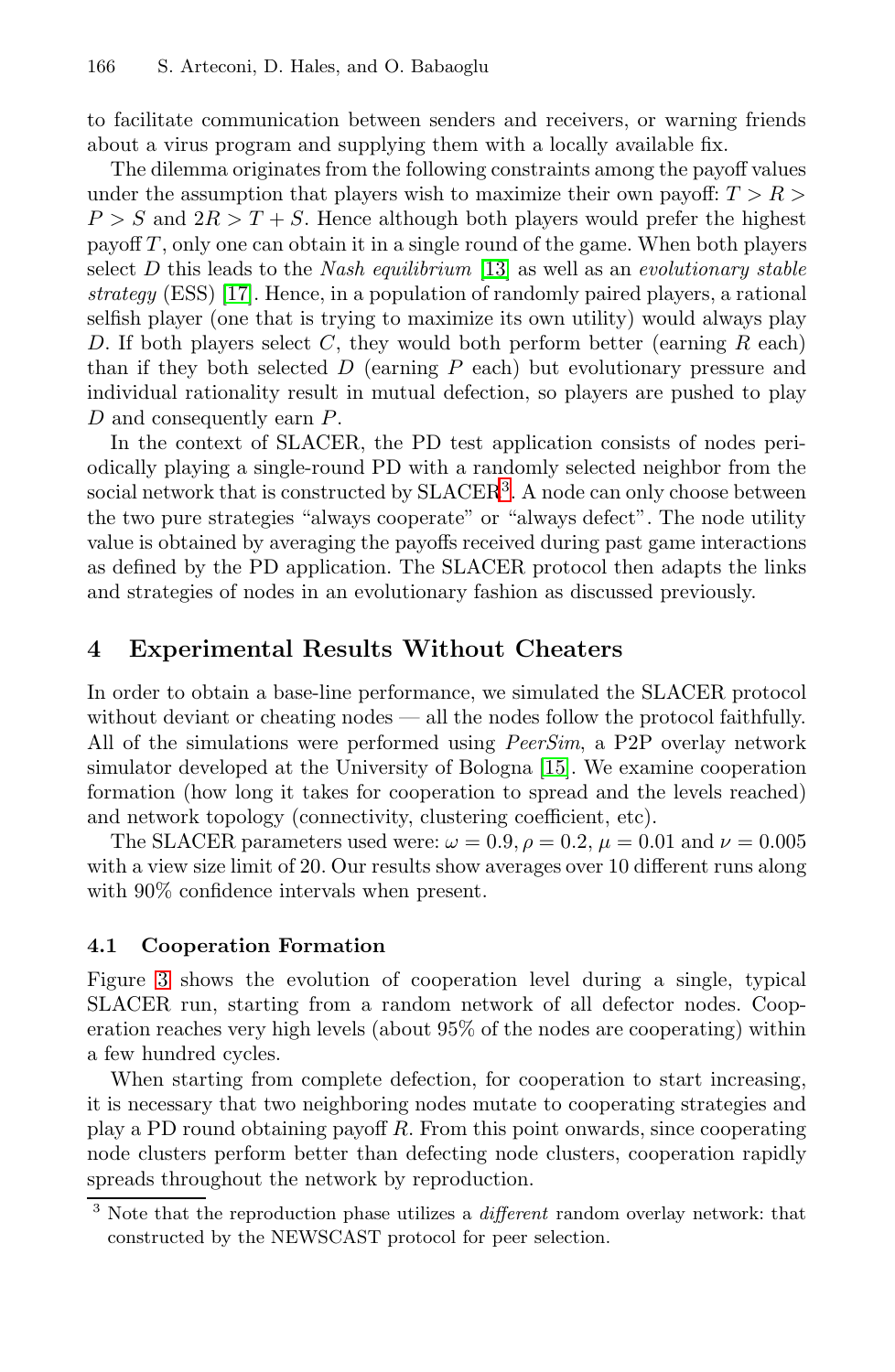

**Fig. 3.** Cooperation evolution for 4000 nodes

In Figure 4, the time needed to achieve a 95% cooperation level for different network sizes is shown. It is interesting to note that the larger the network, the less time it takes to achieve the same level of cooperation. Furthermore, for larger networks, the results have smaller variance. This is a consequence of fact that the mutation rate and the maximum view size are independent of the network size, and the probability for triggering cooperation as described above increases with network size.



**Fig. 4.** Time to achieve cooperation for different network sizes

## **4.2 Network Topology**

To analyze properties of the network resulting from SLACER, we adopt traditional topology metrics such as clustering coefficient (CC) and average path length (APL) in addition to specific metrics largest cooperative component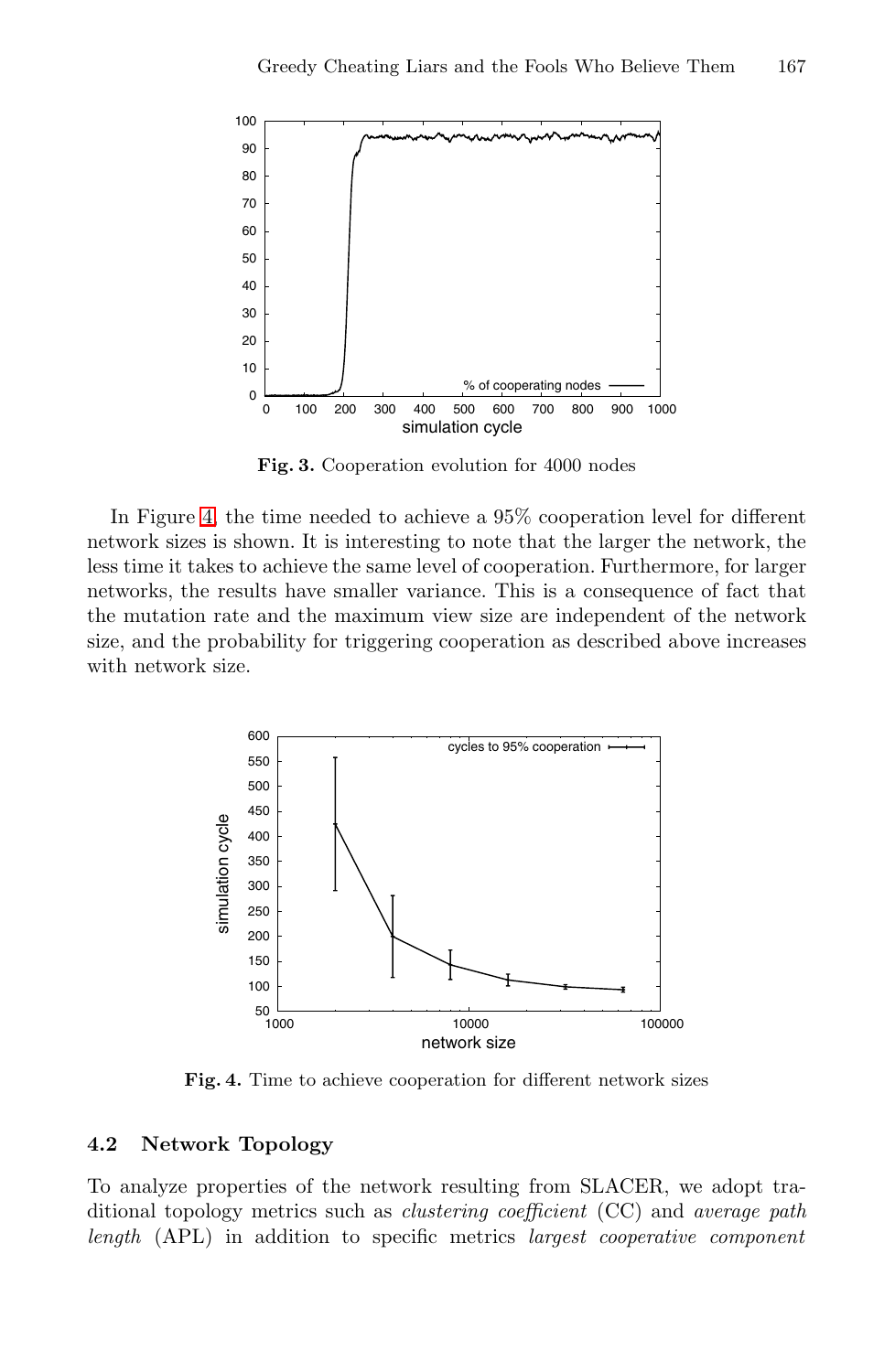

**Fig. 5.** Clustering Coefficient and Average Path Length for different network sizes

(LCC), connected cooperative path (CCP) and connected cooperative path length (CCPL).

LCC measures the size of the largest cluster in the subnetwork formed by cooperative nodes only, relative to the total network size. CCP is the proportion of node pairs that are connected through cooperative paths — paths of either length one or that contain cooperating nodes exclusively. CCPL measures the average length of such cooperative paths.

Observing the CC and APL for networks of different sizes produced by SLACER (see Figure 5), we note that they belong to the small world family — CC is high and APL small. Moreover, APL scales log-linearly with respect to network size while CC remains constant suggesting that the network is composed of a growing number of interconnected clusters.

The very large LCC values displayed in Figure 6 indicates a single connected component that accounts for almost the entire network. In other words, partitioning of the network appears not to occur even though SLACER is highly dynamic due to the rewiring of nodes.

Finally, because the CCP values are high and CCPL values are similar to APL (as discussed in [2]), we conclude that selfish nodes in the network (those that have opted to play  $D$  in the PD) do not occupy important positions blocking paths between cooperating nodes or resulting in cooperative clusters to be partitioned.

## **5 Four Kinds of Cheating Nodes**

So far we have shown how SLACER can effectively handle selfish nodes — nodes that adopt the defect strategy. What happens if nodes not only act selfishly, but deviate deliberately from the protocol specification?

One way for a node to deviate is to lie about its state to other nodes. When asked during the reproduction phase, a node can report arbitrary values to a peer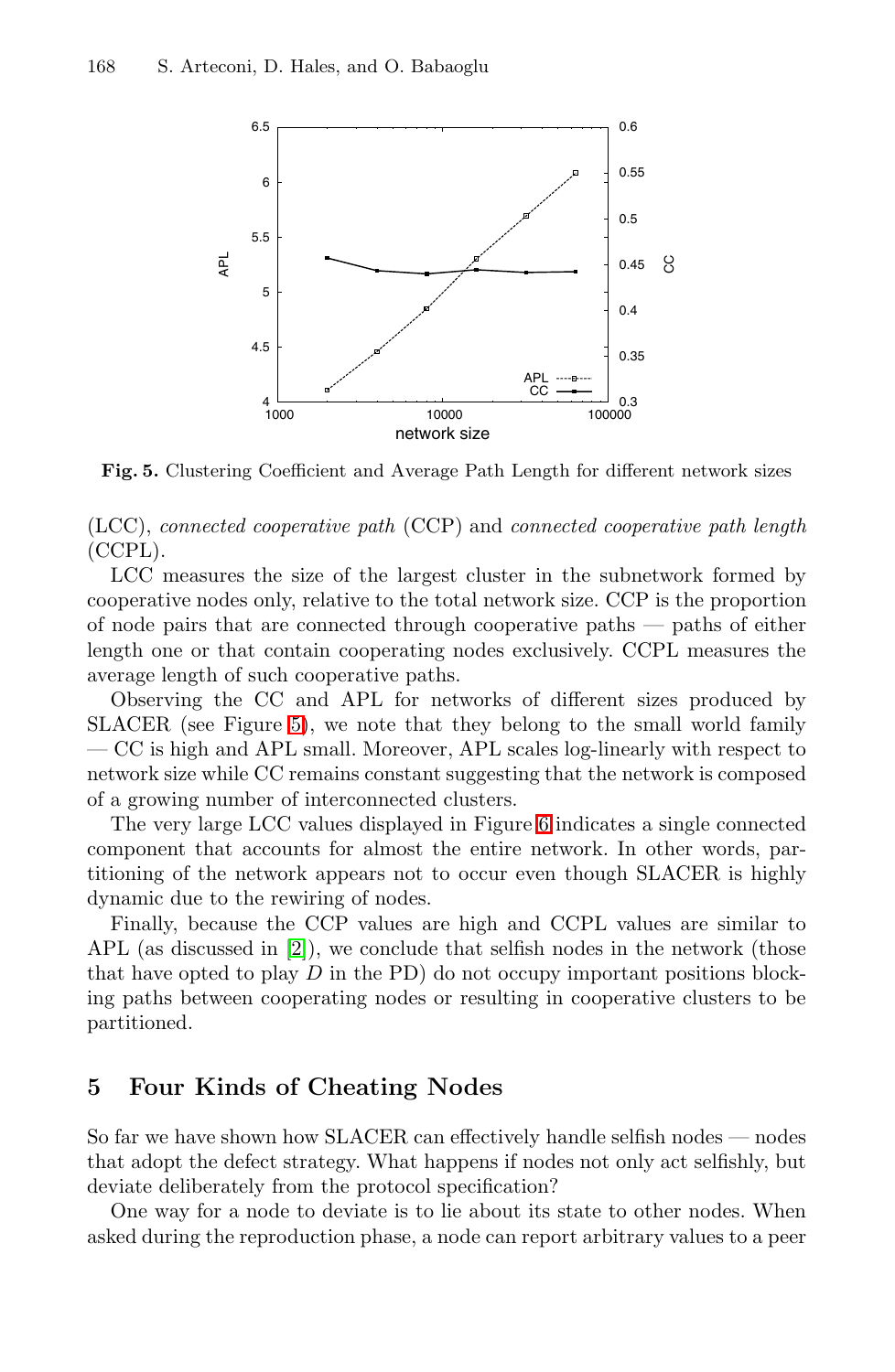

**Fig. 6.** Largest Connected Component and Cooperative Connected Path for different network sizes

for its strategy, its utility or its view. A deviant node may have the objective to exploit or to destroy the network. A node that wants to exploit the network wants to maximize its own utility without any regard for the rest of the system. A node aiming to destroy the network wants to lower the utility of all others. We term both such kinds of nodes as *cheating* nodes. In the next sections we outline four possible types of cheating behaviors.

## **5.1 Greedy Cheating Liars (GCL)**

Let us first consider nodes that want to maximize their own utility at the expense of others. In the PD application, but the reasoning applies to any other similar scenario, the maximum possible payoff is obtained by a defecting node when it plays against a cooperating one.

To achieve a high utility then, a node will play the pure strategy "always defect" and never change it. To force its neighbors to behave altruistically, it will report a cooperating strategy when asked. So as not to be excluded from cooperative clusters (through rewiring), it has to rig the utility comparison to guarantee being the "winner" of any utility comparison by another node. This can be easily achieved by lying about utility, reporting always a very large value. Finally, when a node finds itself in a neighborhood that is unsatisfactory (i.e., playing against defectors resulting in an average payoff less than  $T$ ) it rewires its view causing it to move to a new location in the network.

In summary, a node that wants to exploit the network behaves as follows:

- **–** Always plays D.
- **–** Always declares to be playing C.
- **–** Always declares a high utility (e.g., 2T ).
- **–** Rewires when surrounded by mostly defectors (average payoff less than T ).

We call such nodes *Greedy Cheating Liars* (GCL).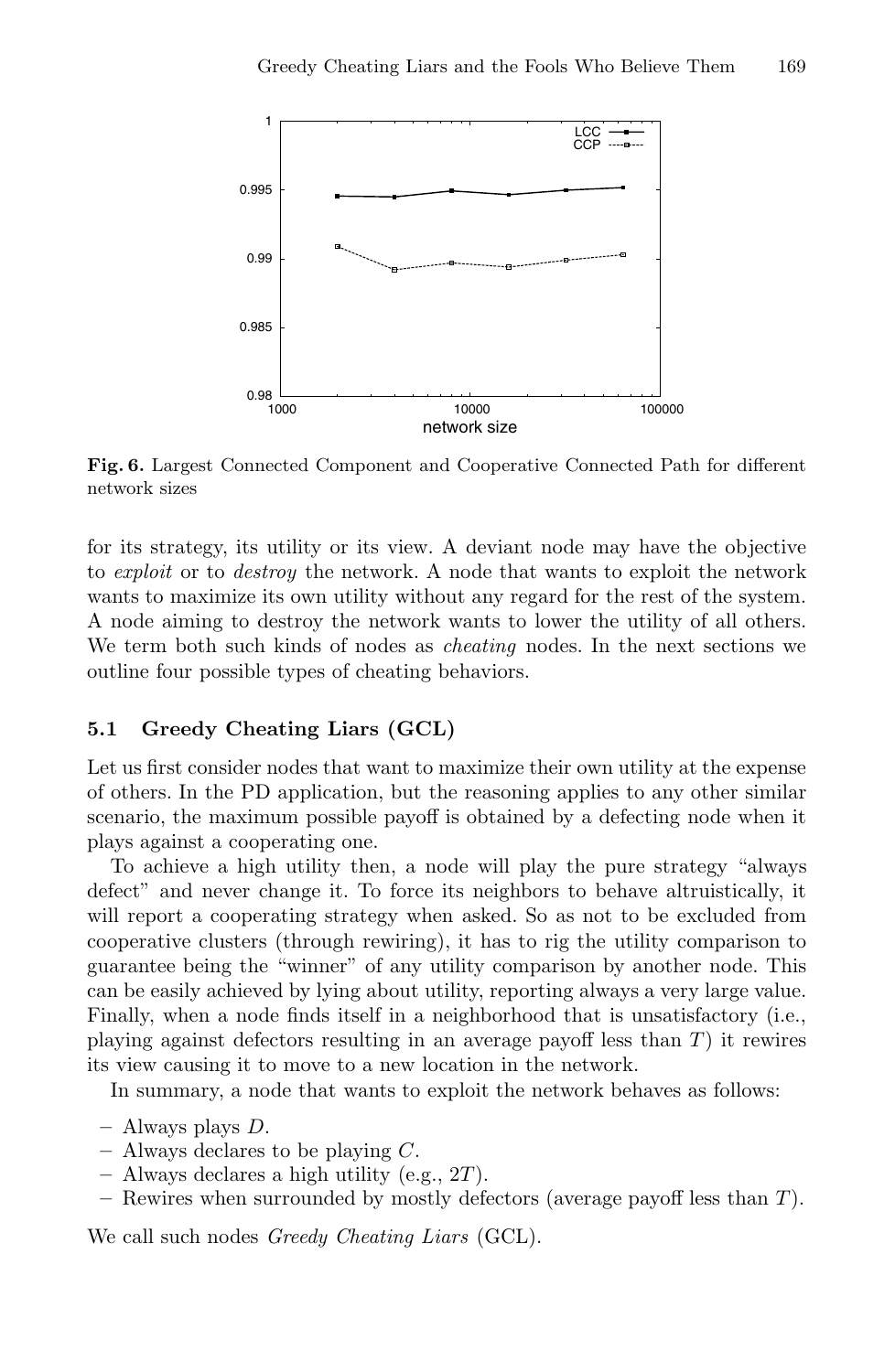## **5.2 Nihilists (NIH)**

Nihilist nodes try to destroy the network by forcing it towards defection, irrespective of their own utilities. To achieve this, a nihilist node itself needs to play the pure strategy "always defect" and bring other nodes to defection as well through a technique similar to GCL nodes.

Since the goal is to spread defection, a nihilist node does not need to lie about it's strategy. On the contrary, it always defects and always reports a defecting strategy. On the other hand, to spread defection and build clusters of only defecting nodes, it needs to win all of the utility comparisons it participates it. This can be obtained by declaring very high utility.

When a nihilist node is surrounded by mostly defectors (i.e., average payoff close to  $P$ ) it rewires its view trying to destroy other parts of the network.

In summary, a node that wants to destroy the network behaves as follows:

- **–** Always plays D.
- **–** Always declares to be playing D.
- **–** Always declares a high utility (e.g., 2T ).
- **–** Rewires when surrounded by mostly defectors (average payoff close to P).

We call such nodes *Nihilists* (NIH).

## **5.3 Lying About Views**

We have also tested what we call "GCL+" and "NIH+" nodes that lie about views as well. When asked for their view, GCL+ nodes report only a link to themselves in an effort to become "hubs" for other nodes and exploit them. NIH+ nodes, on the other hand, report a set of random links from the population as their view in an attempt to spread defection to a wider population. These two cheating variants do not lead to significant differences in cooperation formation behavior with respect to the original GCL and NIH cases. They do, however, affect network topology which we discuss elsewhere [2].

## **6 Experimental Results with Cheaters**

SLACER performance when cheating nodes are present will be now evaluated. We will analyze how cheating nodes influence previously studied cooperation formation and network topology. Moreover, the relative performances of cheating and non-cheating nodes will be compared and discussed.

#### **6.1 Cooperation Formation with Cheaters**

Cheating nodes force other nodes to adopt strategies by lying about their state, and as a consequence, cooperation formation follows a different pattern from the case where all nodes are truthful. In Figure 7 the cooperation levels that are achieved and time necessary to achieve them are shown as a function of percentage of cheating nodes in a network of 4000 nodes.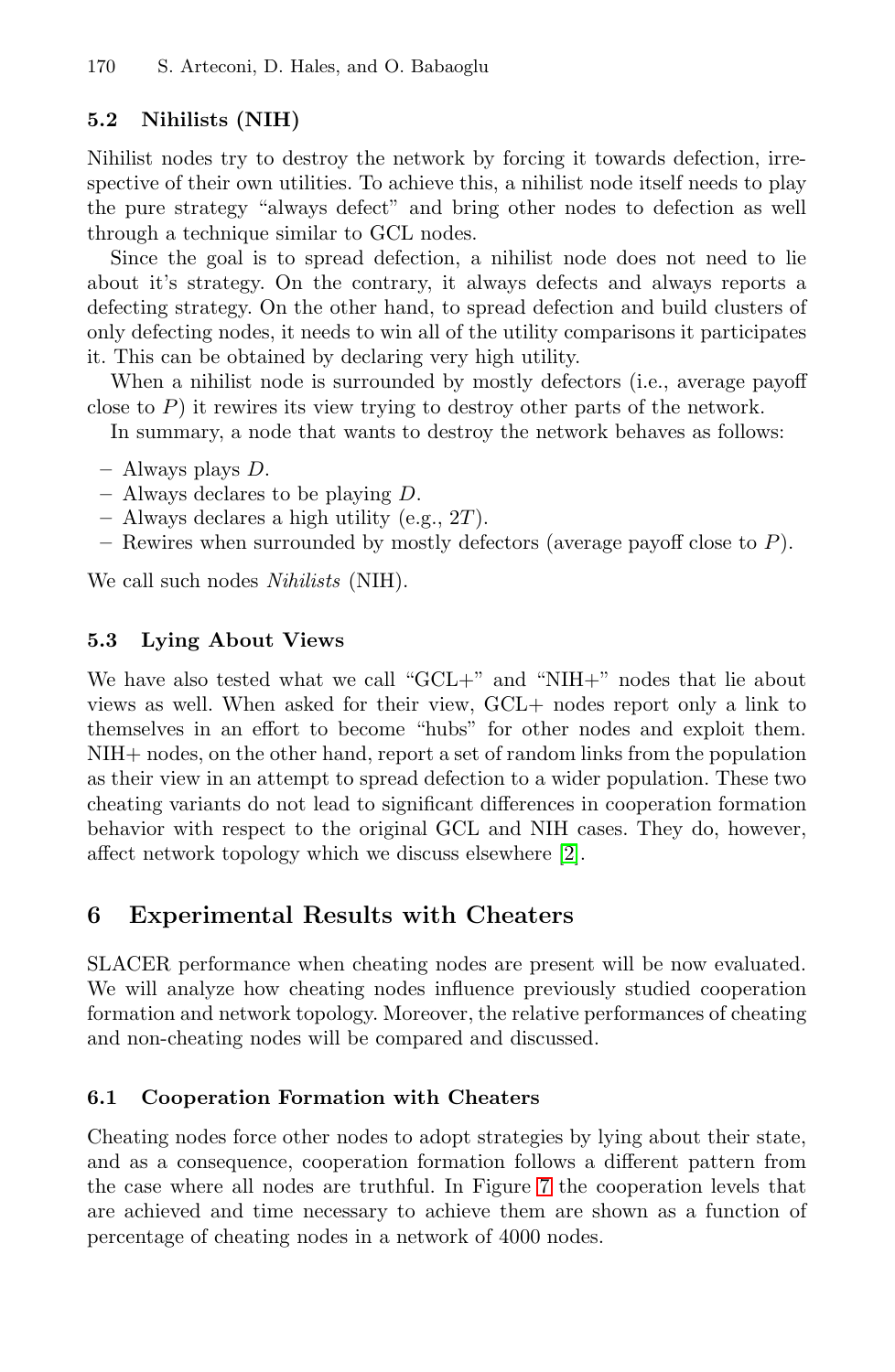

**Fig. 7.** Cooperation formation with cheating nodes. (a) Cooperation level achieved, (b) Time to achieve cooperation.

GCL nodes try to force other nodes to be cooperators so that they can exploit them (by defecting). As a result their presence in the network accelerates the spread of cooperation. Almost all the non-GCL nodes become cooperative with high cooperation reached in a shorter time than in a network with no cheaters (see Figure  $7(b)$ ).

Having more NIH nodes, on the other hand, increases the time to cooperation. Even though the presence of NIH nodes generally has a negative effect on the network, large numbers of them are needed to bring cooperation down to critical levels as can be seen in Figure  $7(a)$ . This indicates the network is resilient though not immune from this kind of attack.

The irregularity in Figure 7(b) for low quantities of NIH nodes results from the fact that NIH nodes make time to cooperation quite unstable (highly variable over different runs) as illustrated by the large confidence interval.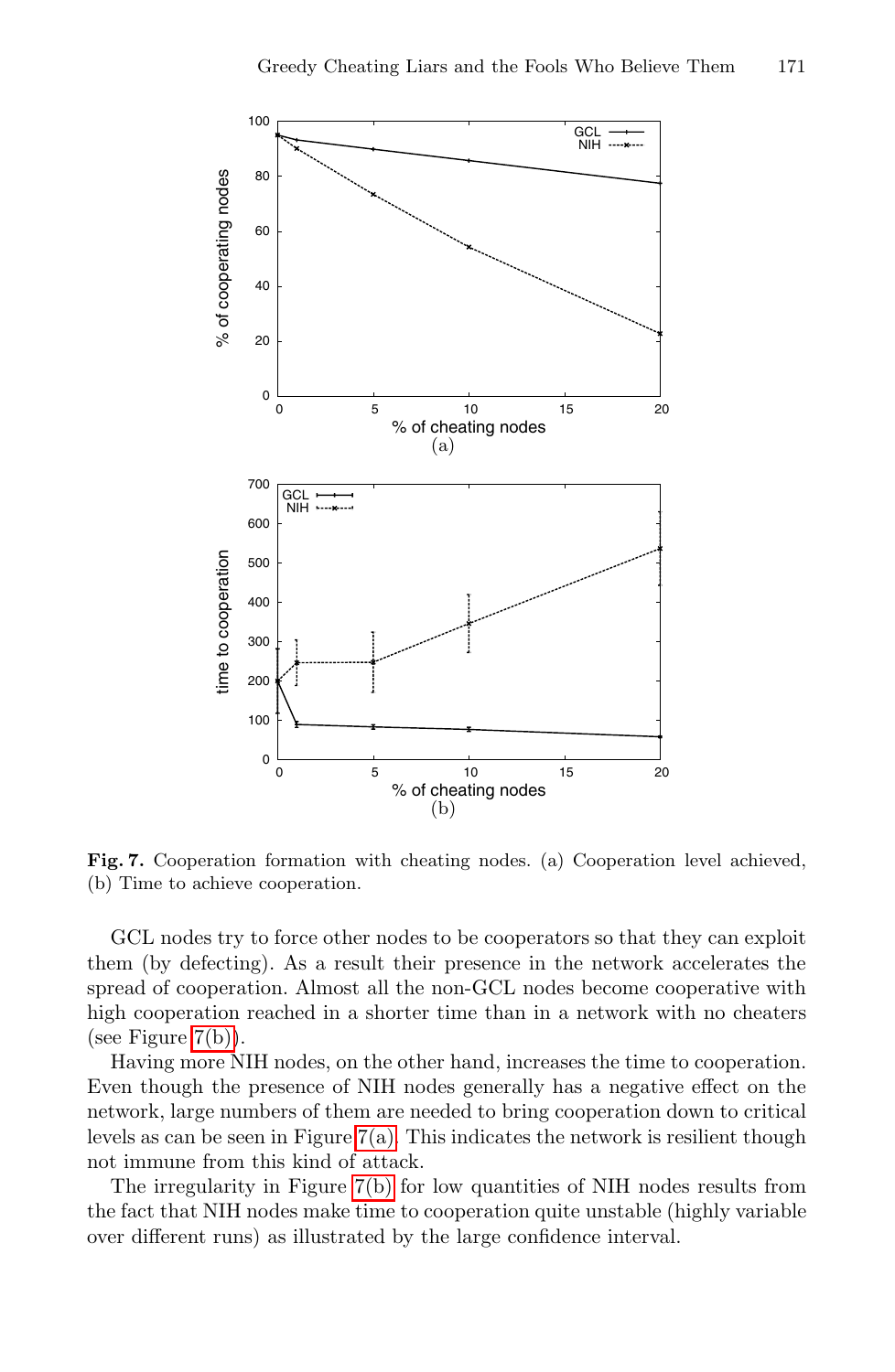#### **6.2 Network Topology with Cheaters**

The presence of GCL and NIH nodes does not affect SLACER network topology formation. Even though cooperation performance could be significantly changed, GCL and NIH nodes use SLACER defined drop and rewiring rules, hence no significant topology modification is involved.



**Fig. 8.** Utility values in the presence of (a) Greedy Cheating Liars, and (b) Nihilists

## **6.3 Utilities**

Here we consider how node utilities change when there are cheating nodes in the network.

PD payoffs used are  $T = 1, R = 0.8, P = 0.1, S = 0$  so average payoff should be equal to 0.8 for a totally cooperating network and 0.1 for a totally defecting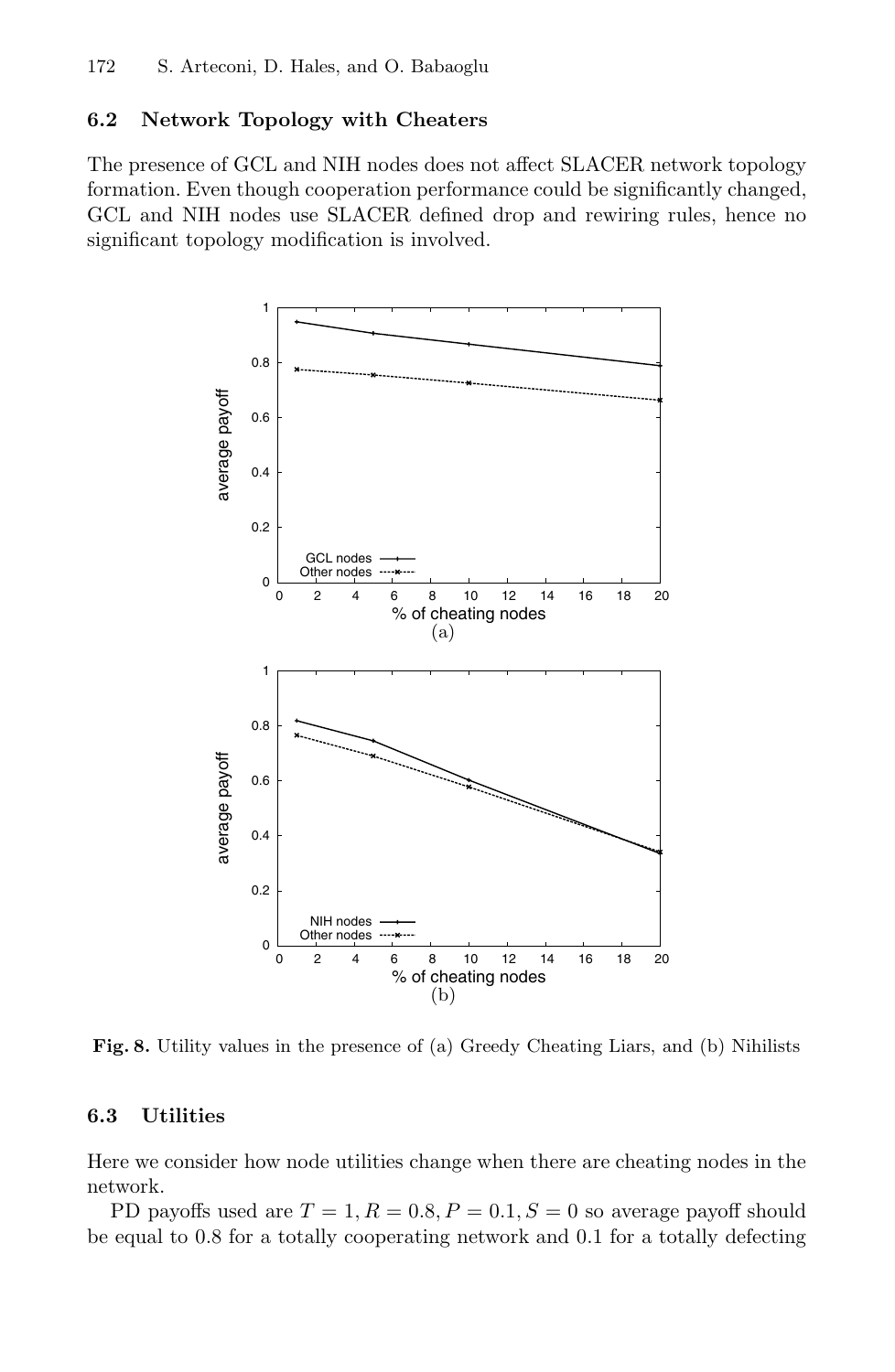one, while the main goal is to have average payoff equal to 1 for GCL nodes, and  $0.1$  for NIH nodes<sup>4</sup>.

Looking at Figure 8, with a small amount of GCL nodes, both cheating and non-cheating nodes have average payoff close to the maximum possible value (1 and 0.8 respectively), but increasing the number of cheating nodes results in both their payoffs decreasing. Normal nodes' payoff decreases because a larger quantity of them is being suckered by cheaters, while GCL nodes' payoff decreases because the more of them there are in the network the more likely two of them end up linking to each other and obtaining payoff  $P = 0.1$ .

Even for big quantities of GCL nodes there is no dramatic drop in achieved utilities, in fact increasing the number of GCL nodes seems to be more harmful to cheating nodes than to non-cheating ones.

With NIH nodes the average utility decreases linearly with increasing quantity of cheaters (as in GCL), but a large proportion of them is needed to seriously decrease utility (i.e. 20% cheating nodes needed to halve global average payoff value).

# **7 Conclusions**

A protocol called SLACER has been presented to build cooperative artificial social networks in P2P systems. It is based on periodic state comparisons between random nodes and copying of the better-performing node's characteristics.

SLACER has been shown to lead to cooperation, even when initiated in a completely non-cooperative network, and has been tested against four types of malicious, deviant nodes that attempt to subvert the protocol. Such nodes lie about their state according to the goal they want to achieve. Two principle cheating categories have been described: Greedy Cheating Liar (GCL) nodes, whose aim was to optimize their own utility, and Nihilist (NIH) nodes, whose aim was to destroy cooperation in the network.

SLACER was shown to be robust against such behaviors in simulations. Although NIH nodes managed to decrease system performance, a large proportion of them were needed to bring performance under a critical level. Since P2P networks can be very large (thousands or millions of nodes), a relatively large fraction, such as 10%, of cheating nodes would seem improbable — although, of course, certain types of coordinated attacks are possible.

Interestingly, GCL nodes that exploit the network for their own benefit, offered a kind of "service" to SLACER. When GCL nodes were present in the network, cooperation spread faster at the expense of a small decrease in the non-cheating nodes' average payoff.

Robustness against misbehaving entities, as well as cooperation between nodes, are important features for P2P systems since they usually lack any central control and have an open structure. SLACER not only succeeded in reaching

 $4$  These values are chosen so the PD payoffs could be parameterized over the R value while keeping  $T$ ,  $P$  and  $S$  fixed. Results similar to the one presented here were obtained with different R values as long as PD constraints hold  $(0.5 < R < 1)$ .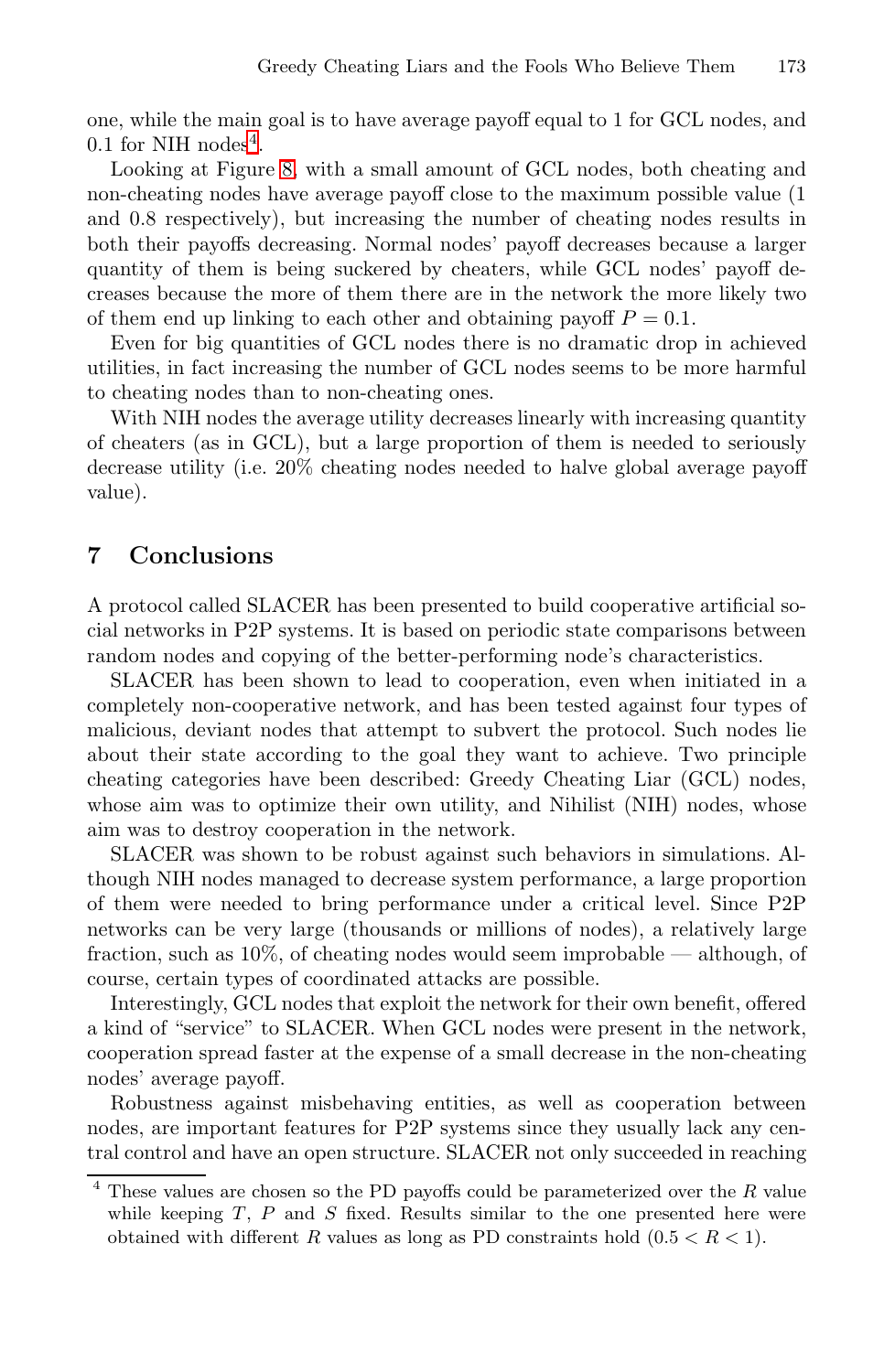both of these goals but, from a cooperation formation point of view, it even benefited (for the "time to cooperation" measure) from the presence of cheating nodes trying to exploit the system.

It is important, however, to emphasize that our results show that cheating nodes do obtain higher relative utilities than non-cheating nodes. But we assume that cheating nodes would not report honestly their cheating strategy to other nodes since they have a negative incentive to do this. Why would a liar be honest about its lying, and moreover, what would this mean? These are subtle yet crucial points which we expand on in another work [8].

Our results suggests a provocative idea: in open systems, perhaps the best strategy for dealing with malicious cheating nodes is not trying to detect and stop them, but to let them act freely yet turn their misbehaving into a social benefit for the whole system while trying to minimize their damage. Perhaps those who believe what greedy cheating liars tell them are not such fools after all!

# **Acknowledgements**

We are grateful to Mark Jelasity, Simon Patarin, Geoffrey Canright, Alberto Montresor and Gian Paolo Jesi for stimulating discussions, advice and comments.

# **References**

- 1. A. S. Aiyer, L. Alvisi, A. Clement, M. Dahlin, J.-P. Martin, and C. Porth. Bar fault tolerance for cooperative services. In Proceedings of the 20th ACM Symposium on Operating System Principles (SOSP), October 2005.
- 2. S. Arteconi and D. Hales. Greedy cheating liars and the fools who believe them. Technical Report UBLCS-2005-21, University of Bologna, Dept. of Computer Science, Bologna, Italy, Dec. 2005. Also available at: <http://www.cs.unibo.it/pub/TR/UBLCS/2005/2005-21.pdf>.
- 3. R. Axelrod. The Evolution of Cooperation. Basic Books, New York, 1984.
- 4. M. Castro and B. Liskov. Practical byzantine fault tolerance. In Proc. Third Symp. on Operating Systems Design and Implementation, New Orleans, Feb. 1999.
- 5. L. P. Cox and B. D. Noble. Samsara: honor among thieves in peer-to-peer storage. In Proceedings of the ACM Symposium on Operating Systems Principles, volume 37, 5 of Operating Systems Review, pages 120–132, New York, Oct. 2003. ACM Press.
- 6. M. Feldman, K. Lai, I. Stoica, and J. Chuang. Robust incentive techniques for peerto-peer networks. In  $EC'04$ : Proceedings of the 5th ACM conference on Electronic commerce, pages 102–111, New York, NY, USA, 2004. ACM Press.
- 7. D. Hales. Cooperation without memory or space: Tags, groups and the prisoner's dilemma. In MABS '00: Proceedings of the Second International Workshop on Multi-Agent-Based Simulation-Revised and Additional Papers, pages 157–166, London, UK, 2001. Springer-Verlag.
- 8. D. Hales and S. Arteconi. Slacer: A self-organizing protocol for coordination in peer-to-peer networks. IEEE Intelligent Systems, 21(2):29–35, Mar/Apr 2006.